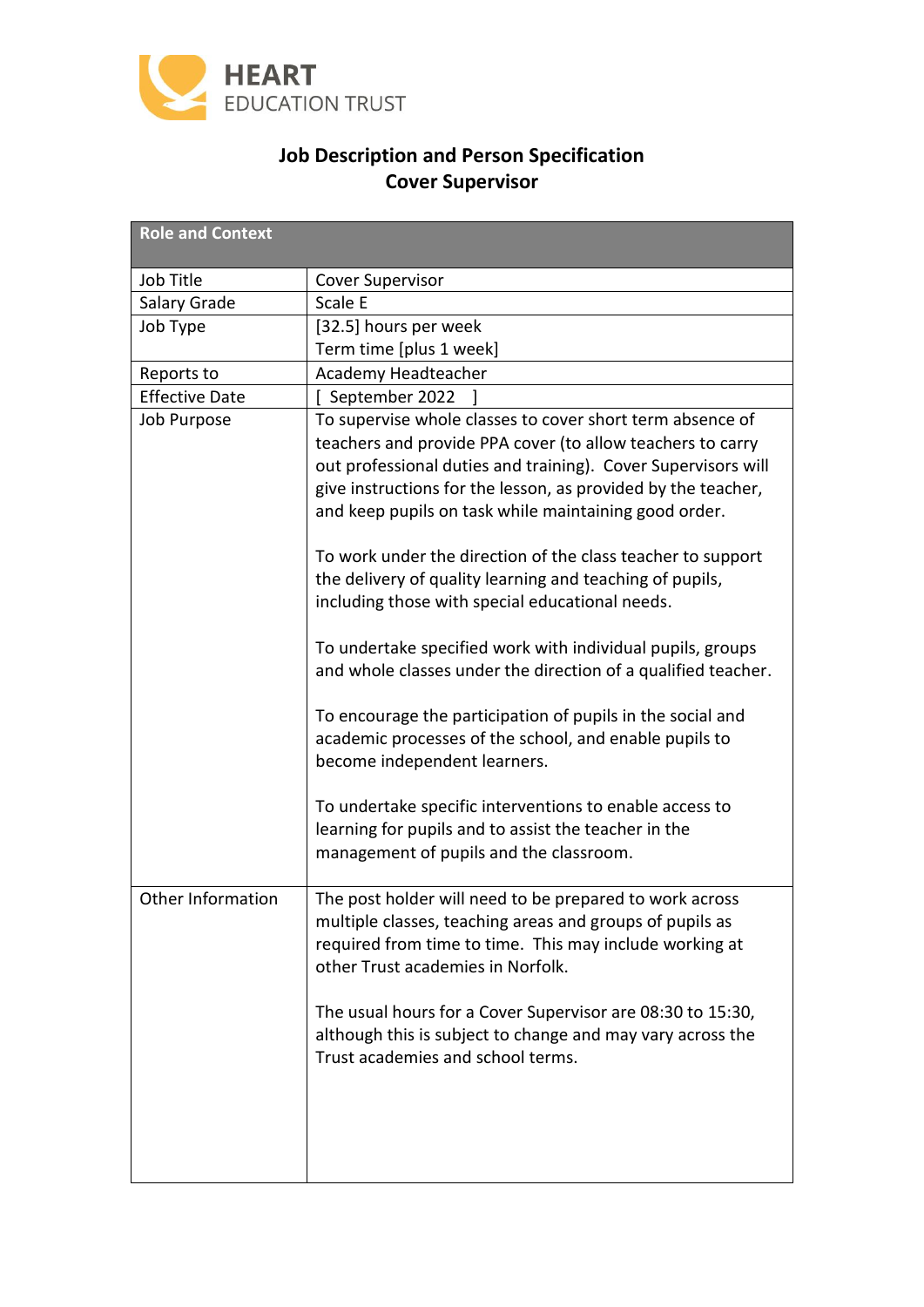

### **Principal Accountabilities**

## **Delivering Pupil Education**

- 1. Provide short- term cover of classes both in planned and unexpected nontimetabled situations
- 2. Provide support under the direction of teaching staff to assist pupils to access the curriculum and participate fully in school activities
- 3. Support pupils to understand instructions, support independent learning and inclusion of all pupils
- 4. Provide feedback to pupils in relation to attainment and progress under the guidance of the teacher
- 5. Work collaboratively with teachers, educational staff and other professional agencies to provide effective support for learning activities
- 6. Work with children and young people who have Special Educational Needs
- 7. Provide support to pupils who have communication difficulties, also where English is an additional language
- 8. Support the use of ICT in the curriculum
- 9. Support children's' learning through play and planned learning activities
- 10. Deliver pupil interventions under the guidance of the class teacher or other member of educational staff

### **Supporting Pupils Emotional and Behavioural Needs**

- 11. Support pupils in developing and implementing their own personal and social development
- 12. Provide support for pupils with challenging behaviour, taking account of support plans and risk assessments
- 13. Support pupils in their social development and their emotional well-being, reporting problems to the teacher as appropriate

#### **Classroom Support**

- 14. Supervise pupils while they are engaged in learning activities and deal with immediate problems and emergencies
- 15. Support the teacher in behaviour management and keeping pupils on task based on the expectations for individual pupils
- 16. Support the class teacher in monitoring, assessing and recording pupil progress/activities
- 17. Support learning by arranging/providing resources for lessons/activities under the direction of the teacher and in line with health and safety requirements
- 18. Undertake pupil record keeping and maintenance of records as requested
- 19. Appreciate and support the role of other professionals
- 20. Be aware of and support difference and ensure that all pupils have access to opportunities to learn and develop
- 21. Assist in escorting and supervising pupils on educational visits and out of school activities under the direction of a teacher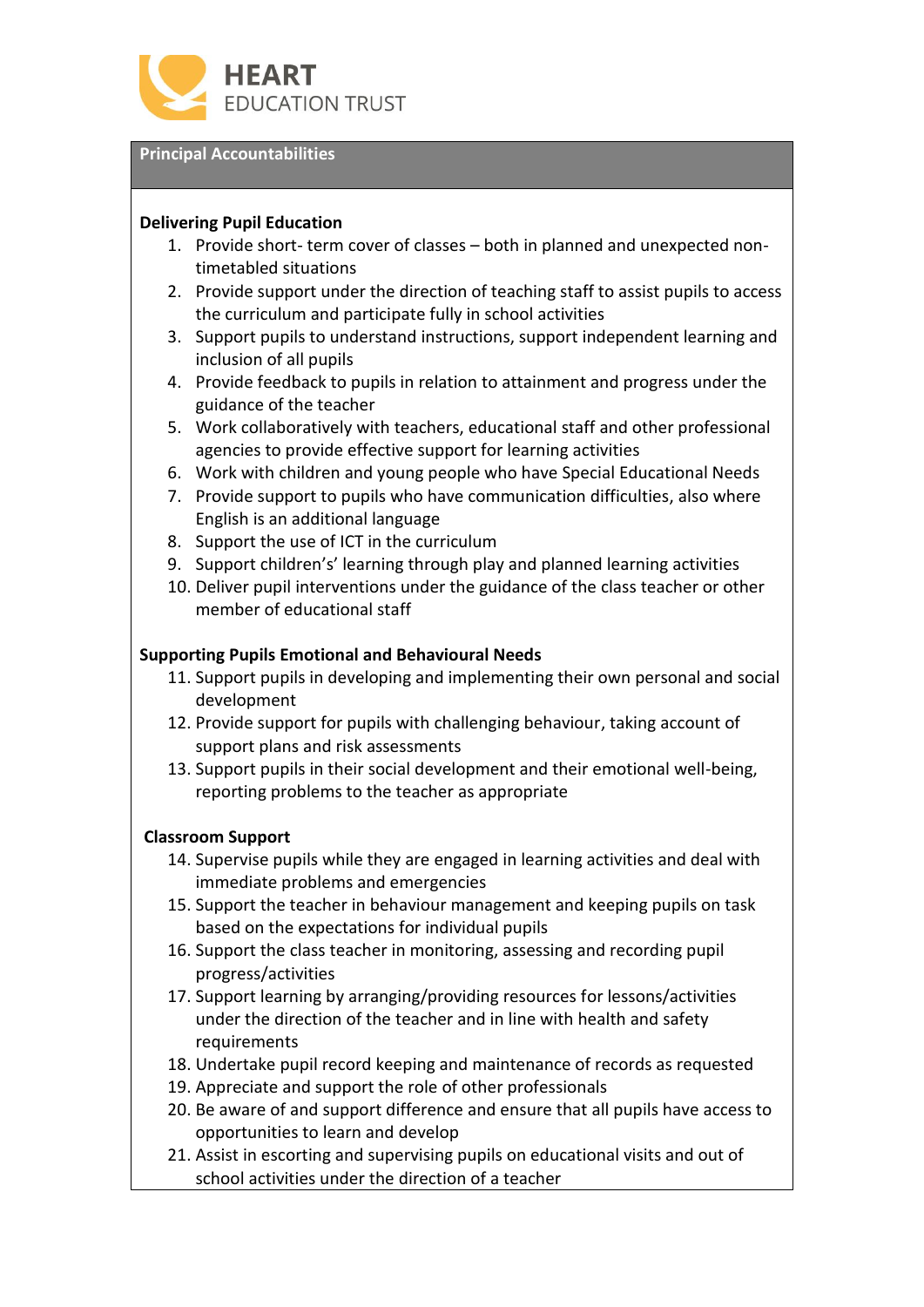

### **General**

- 22. Be aware of and comply with policies and procedures relating to safeguarding/child protection, confidentiality, health and safety and data protection, reporting all concerns to an appropriate person
- 23. Share information about pupils with other staff, parents / carers, internal and external agencies, as appropriate in line with school policies and procedures
- 24. Show a duty of care to pupils and staff and take appropriate action to comply with health and safety and safeguarding requirements at all times
- 25. Maintain of a clean, safe and tidy learning environment
- 26. Contribute to the overall ethos, work and aims of the school and Trust
- 27. Maintain good relationships with colleagues and work together as a team
- 28. Attend morning briefings, staff meetings and parents' evenings as required
- 29. Undertake additional training as required
- 30. Undertake any other duties that are within the scope of the post as determined by the Academy Headteacher.

| <b>Person Specification</b> |                                                                                                                                                                                                              |                                                                                                                       |  |
|-----------------------------|--------------------------------------------------------------------------------------------------------------------------------------------------------------------------------------------------------------|-----------------------------------------------------------------------------------------------------------------------|--|
|                             | <b>Essential</b>                                                                                                                                                                                             | <b>Desirable</b>                                                                                                      |  |
| <b>Qualifications</b>       | Minimum of GCSE Grade C<br>(or equivalent) in English<br>and Mathematics<br>Level 3 qualification in<br>$\bullet$<br>Supporting Teaching and<br>Learning or equivalent<br>Safeguarding awareness<br>training | Safeguarding awareness<br>training                                                                                    |  |
| <b>Experience</b>           | Previous experience of<br>$\bullet$<br>working with,<br>volunteering with, or<br>looking after children aged<br>0 to 11<br>Previous experience of<br>working or volunteering<br>with children with SEND      |                                                                                                                       |  |
| Skills/Knowledge            | Good spoken and written<br>$\bullet$<br>English<br>Numeracy and literacy<br>skills<br>Have the ability to relate<br>well to children and adults,<br>understanding their needs<br>and being able to respond   | Knowledge of SEND, e.g.<br>$\bullet$<br><b>ADHD, Autistic</b><br>Spectrum, Speech and<br>Language needs or<br>similar |  |